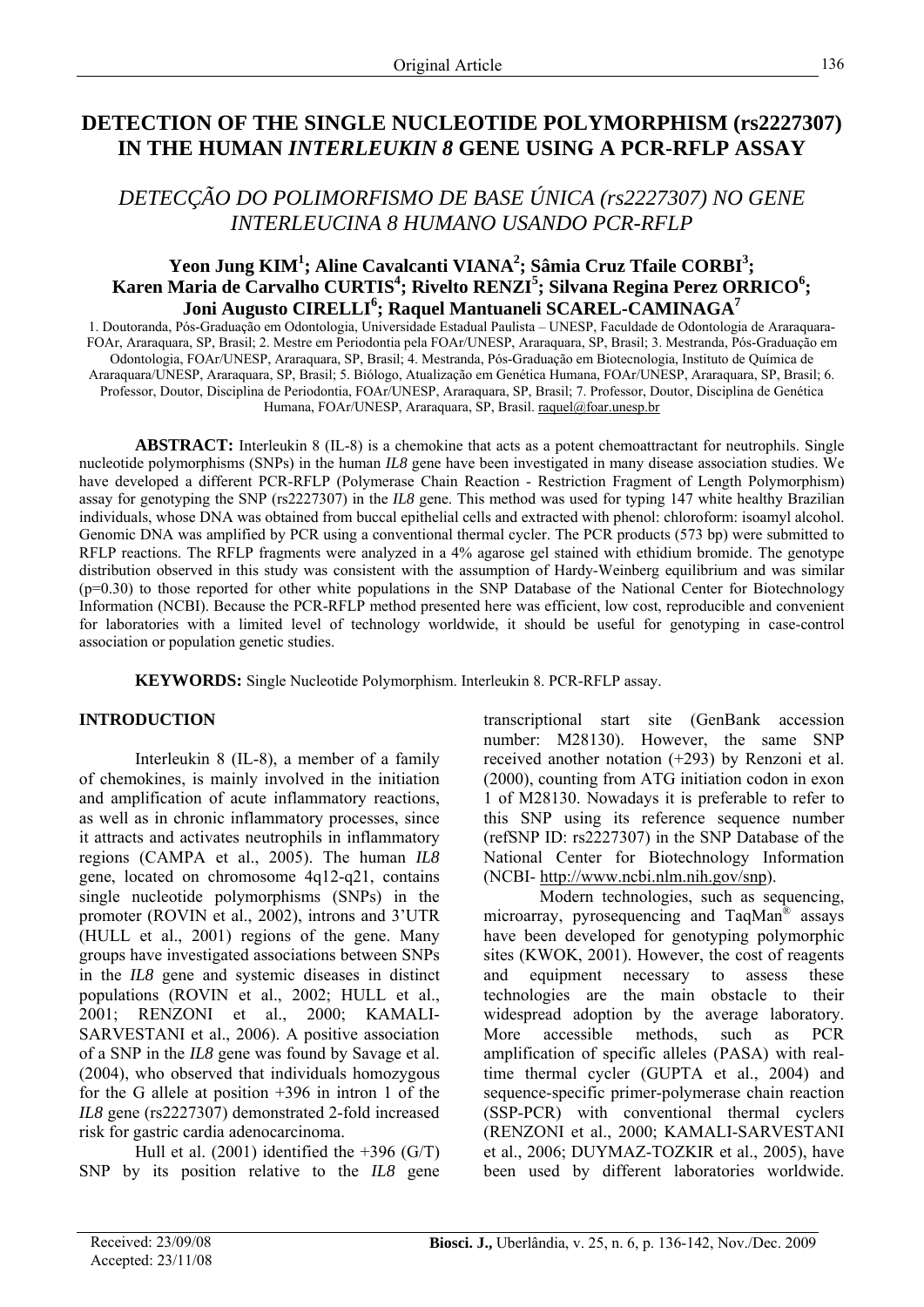Indeed, the PCR-RFLP (restriction fragment length polymorphism) assay seems to be the method most available to any laboratory, since only a conventional thermal cycler and inexpensive reagents are required.

Considering the potential importance of the SNP (rs2227307) in candidate-gene studies for SNP-disease association or human population genetics, we have developed a simple PCR-RFLP assay for genotyping this SNP in the *IL8* gene.

### **MATERIAL AND METHODS**

Buccal epithelial cells from 147 white healthy Brazilian individuals were used as a source of DNA for PCR amplifications using standard methods (TREVILATTO; LINE, 2000). Genomic DNA was extracted with sequential phenol/ chloroform/ isoamyl alcohol (25:24:1) solution and precipitated with salt ethanol solution (SAMBROOK; RUSSEL, 2001). The studied population lives in the Southeastern region of Brazil (São Paulo State), was self-reported as white (65 males, 82 females; age range: 22-77 years old), demonstrated phenotypic characteristics of Caucasian individuals, and mentioned that they were descendents of immigrants from Italy and/or Portugal. The study protocol was approved by the local institutional ethics committee (CEP FOAr/UNESP 57/04).

The use of the NEBcutter program (a software for restriction enzyme site mapping in the webpage: <http://www.neb.com/>) showed that the Sc*rF* I restriction enzyme would be useful to distinguish the different alleles of the SNP (rs2227307) in the *IL8* gene. The specific primers designed for this study were: forward primer (5' TAA AGG TTT GAT CAA TAT AGA 3') starts at position 1,831 and reverse primer (5' CTT CCT TCT AAT TCC AAT ATG 3') at the position 2,403 of the nucleotide sequence deposited in the GenBank under the accession number M28130. PCR reactions in a final volume of 20 μL were carried out containing: 1x buffer (pH 8.4, 10 x solution of 200 mM Tris-HCl and 500 mM KCl - Invitrogen, São Paulo, SP, Brazil), 0.2 mM of each dNTP (GE Healthcare Life Sciences, Buckinghamshire, England), 0.1 μM of each primer (Invitrogen, Frederick, MD, USA), 1.5 mM MgCl2, 0.75 U Platinum *Taq* DNA polymerase (Invitrogen, São Paulo, SP, Brazil) and 100 ng of genomic DNA.

The samples were heated to  $94^{\circ}$ C for 5 minutes to induce the initial denaturation followed by 35 cycles at  $94^{\circ}$ C for 1 minute,  $49^{\circ}$ C for 1 minute and  $72^{\circ}$ C for 1 minute, and a final extension step at

72°C for 10 minutes - using the thermal cycler Mastercycler Gradient Eppendorf (Hamburg, Germany). PCR products were visualized on a 4% agarose gel (BioAgency, São Paulo, SP, Brazil) stained with ethidium bromide (BioAgency, São Paulo, SP, Brazil) using an ultraviolet light transilluminator (GDS 8000 System, UVP, Upland, CA, USA).

The RFLP assay was performed in 20 μL reaction mixtures containing PCR product (17 μL), enzyme *ScrF I* (New England – 1.5 U per reaction) and buffer (2.0 μL). The reactions were incubated at 37°C overnight. The resulting RFLP fragments were analyzed by 4% agarose gel electrophoresis (6 V/cm for about one hour) stained with ethidium bromide for genotyping. Alternatively, the RFLP fragments can be resolved using a 10% polyacrylamide (USB, Cleveland, Ohio, USA) gel electrophoresis (10 V/cm for about two hours) stained with rapid silver staining method (SANGUINETTI et al., 1994).

# **Data analysis**

In order to assess statistical differences in observed genotypic frequencies between white healthy Brazilian individuals and those reported for other white populations at the website of the National Center for Biotechnology Information (NCBI) SNP Database, the CLUMP program (SHAM; CURTIS, 1995) was used as in a previous study (SCAREL-CAMINAGA et al., 2004). The CLUMP program is designed for use in genetic case-control studies, in which multiple alleles are being considered and/or the observed frequencies of some alleles are rare. The Hardy-Weinberg equilibrium was assessed using the chi-squared test. Differences were considered significant when p<0.05.

### **RESULTS AND DISCUSSION**

The restriction digestion patterns of the 573 bp PCR product with *ScrF I* restriction enzyme are shown in Figure 1. After digestion, individuals homozygous for the T allele demonstrated two fragments of 332 and 241 bp in the gel. Individuals heterozygous for the polymorphism (TG), demonstrated three fragments of 332, 241 and 196 bp in the gel; while individuals homozygous for the G allele showed the 332 and 196 bp fragments. It is worth mentioning that for the individuals with the genotypes TG or GG, the present PCR-RFLP assay generates another fragment of 45 bp, which is not visualized in the gel; however, it did not compromise the distinguishability of the genotypes.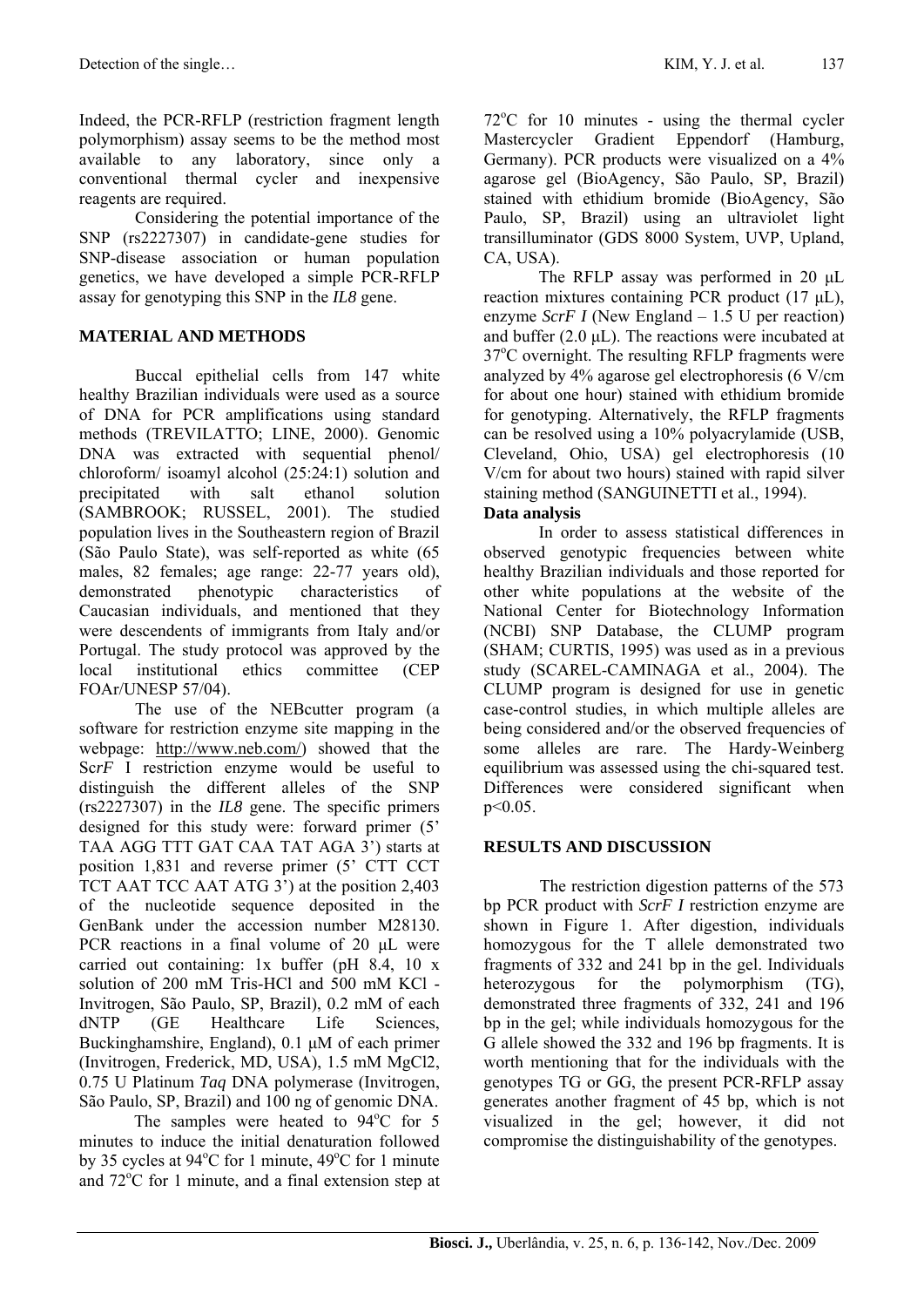

**Figure 1.** Ethidium bromide-stained 4% agarose gel showing the fragment amplified by PCR (573 pb) and the resulting fragments generated by digestion with *ScrF I* enzyme. Lane ND, sample not digested. Lane M, *PhiX* 174 *HaeIII* molecular weight marker. TT, individual homozygous for the T allele with regard to the polymorphism rs2227307. TG, individual heterozygous for the polymorphism, demonstrating the presence of both alleles. GG, individual homozygous for the G allele with regard to the polymorphism rs2227307.

This method is reproducible in a 10% silver-stained polyacrylamide gel electrophoresis (Figure 2).



**Figure 2.** Polyacrylamide gel (10%) showing the results of digestion with *ScrF I* enzyme. Lane M, *Phi*X 174 *HaeIII* molecular weight marker. TT, individual homozygous for the T allele with regard to the polymorphism rs2227307. TG, individual heterozygous for the polymorphism, demonstrating the presence of both alleles. GG, individual homozygous for the G allele with regard to the polymorphism rs2227307.

The allele and genotype frequencies obtained for the white healthy Brazilian population, as well as those reported for other white populations in the NCBIs SNP Database are presented in Table 1. Genotype distribution showed no deviation from Hardy-Weinberg equilibrium for all the mentioned populations, excepting the Caucasian population from the ss5586705 data ( $p=0.02$ ).

**Table 1.** Genetic frequencies of the SNP (rs2227307) in Brazilians and other populations in the NCBI Database.

|             | <b>Brazil</b> |      | ss3172105 <sup>a</sup> |      | $ss5586705^{b}$ |      |       |      |
|-------------|---------------|------|------------------------|------|-----------------|------|-------|------|
|             | White         |      | European               |      | Cauc1           |      | Hisp1 |      |
| Alleles     | n             | $\%$ | n                      | $\%$ | n               | $\%$ | n     | $\%$ |
| G           | 122           | 41.5 | 16                     | 34.8 | 27              | 43.5 | 17    | 36.9 |
| $\mathbf T$ | 172           | 58.5 | 30                     | 65.2 | 35              | 56.5 | 29    | 63.1 |
| Genotypes   |               |      |                        |      |                 |      |       |      |
| GG          | 20            | 13.6 |                        | 13   | 9               | 29   | 3     | 13   |
| <b>GT</b>   | 82            | 55.8 | 10                     | 43.5 | 9               | 29   | 11    | 47.8 |
| <b>TT</b>   | 45            | 30.6 | 10                     | 43.5 | 13              | 42   | 9     | 39.2 |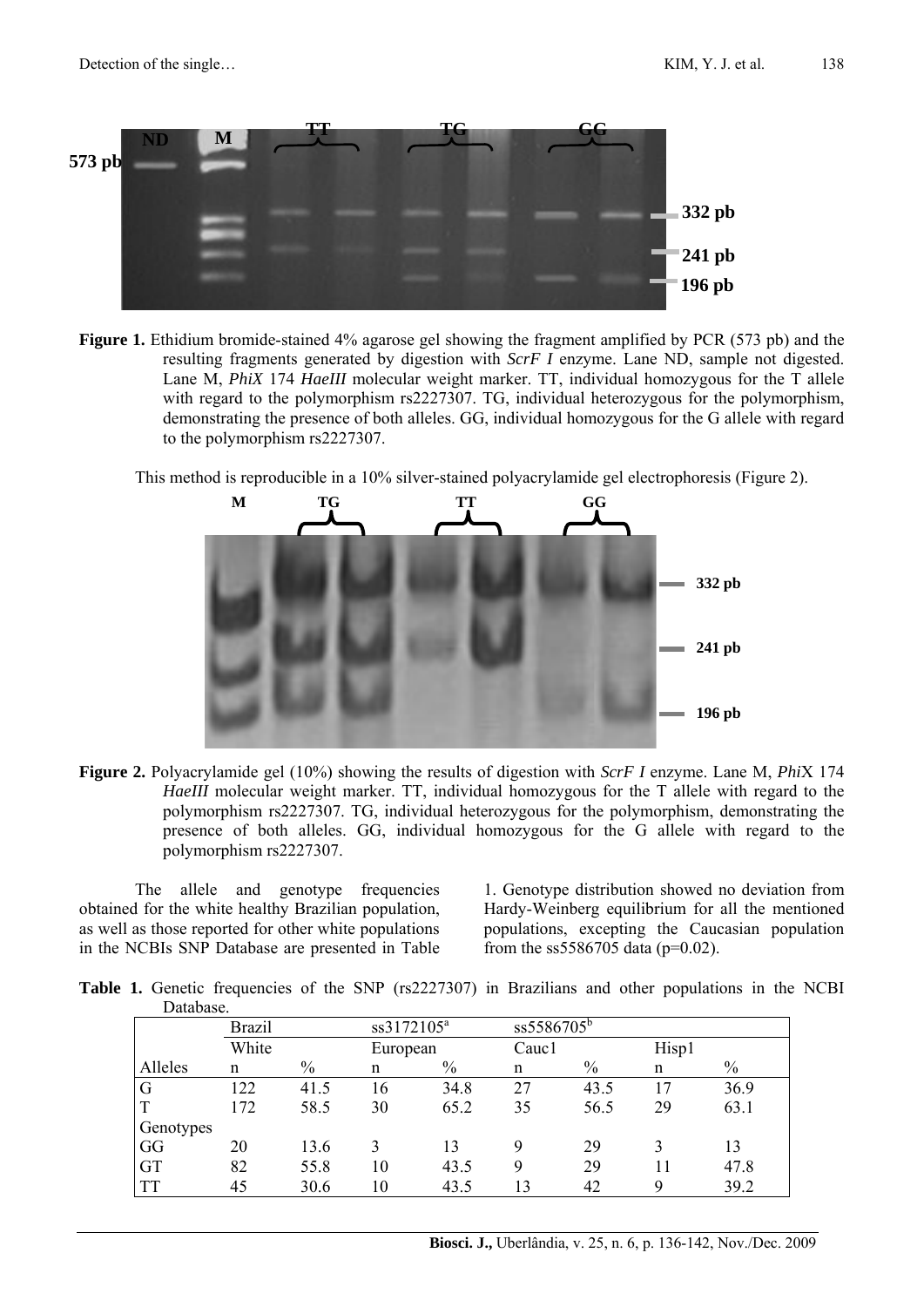a ss3172105 data was submitted by PGA-UW-FHCRC and refers to white subjects from Utah residents with ancestry from northern and western Europe; <sup>b</sup>ss5586705 data was submitted by SNP500CANCER: Cauc1 refers to self-described Caucasian heritage from European ethnicity; Hisp1 refers to subjects from Mainland Central and South America, Island Nations of western Atlantic, Gulf of Mexico and Eastern Pacific.

There were no differences in the genotype frequencies among all the white populations (p=0.30) (Figure 3). This result must be interpreted as a strength indicator of the reliance on the present PCR-RFLP method for genotyping the SNP (rs2227307) in the *IL8* gene. Similar genotypic frequency between white Brazilians and other white populations was previously reported for SNPs in *IL2*

and *IL*4 genes (SCAREL-CAMINAGA et al., 2002). These similarities could be explained by the European ancestry of the Brazilians investigated in the present study. According to Callegari-Jacques & Salzano (1999), 58% of the Brazilian immigrants who arrived between 1500 and 1972 were Europeans (mainly Portuguese colonizers and Italian immigrants).



Figure 3. Genotype frequencies of SNP (rs2227307) in the *IL8* gene observed for white healthy Brazilians (present study) and for those reported for other white populations at the website of the National Center for Biotechnology Information (NCBI) SNP Database.

Nevertheless, although the white Brazilian population studied here have European ancestors, it is important to point out that they may not be considered Caucasians (an ethnic group). Classifying the Brazilian population into ethnic groups is not recommended, because of the high miscegenation between different ethnic populations (ALVES-SILVA et al., 2000), excepting rare restricted groups belonging to kindred with the same ancestral ethnics. Indeed, when  $\geq 10$  genetic markers useful in forensic anthropology were investigated in an admixture Brazilian population, a dissociation of the individual skin color and genomic ancestry was found (PARRA et al., 2003; PIMENTA et al., 2006). On the other hand, as the aim of a study with Brazilian populations is not forensic anthropology or population genetics, as are case-control association studies focusing investigation of polymorphisms in genes related to the immune system or metabolism, the casuistic was classified according to skin color instead of ethnicity (PERES et al., 2007; MOREIRA et al., 2007).

Focusing on the aim of this study, to the best of our knowledge, this is the first study to describe a PCR-RFLP assay for typing individuals for the SNP (rs2227307) in the *IL8* gene. The method for choosing a restriction enzyme that would be able to distinguish different alleles of a SNP using the NEBcutter program was previously used by our group regarding a SNP in the *CXCR2* gene (VIANA et al., 2007). This novel PCR-RFLP assay was useful in accurately genotyping the SNP (rs2227307) in 147 white healthy Brazilian individuals, demonstrating results compatible with those presented in the SNP Database, for individuals with the same skin color. This result indicates that the method reported here is able to type individuals in a reliable and assured manner. Other methods, such as SSP-PCR and TaqMan® were used by other researchers to type individuals for the SNP (rs2227307), however when comparing those methods with our PCR-RFLP, it is known that the SSP-PCR method demands extensive optimization of the PCR conditions (GUPTA et al., 2004). With regard to TaqMan®, we have estimated that the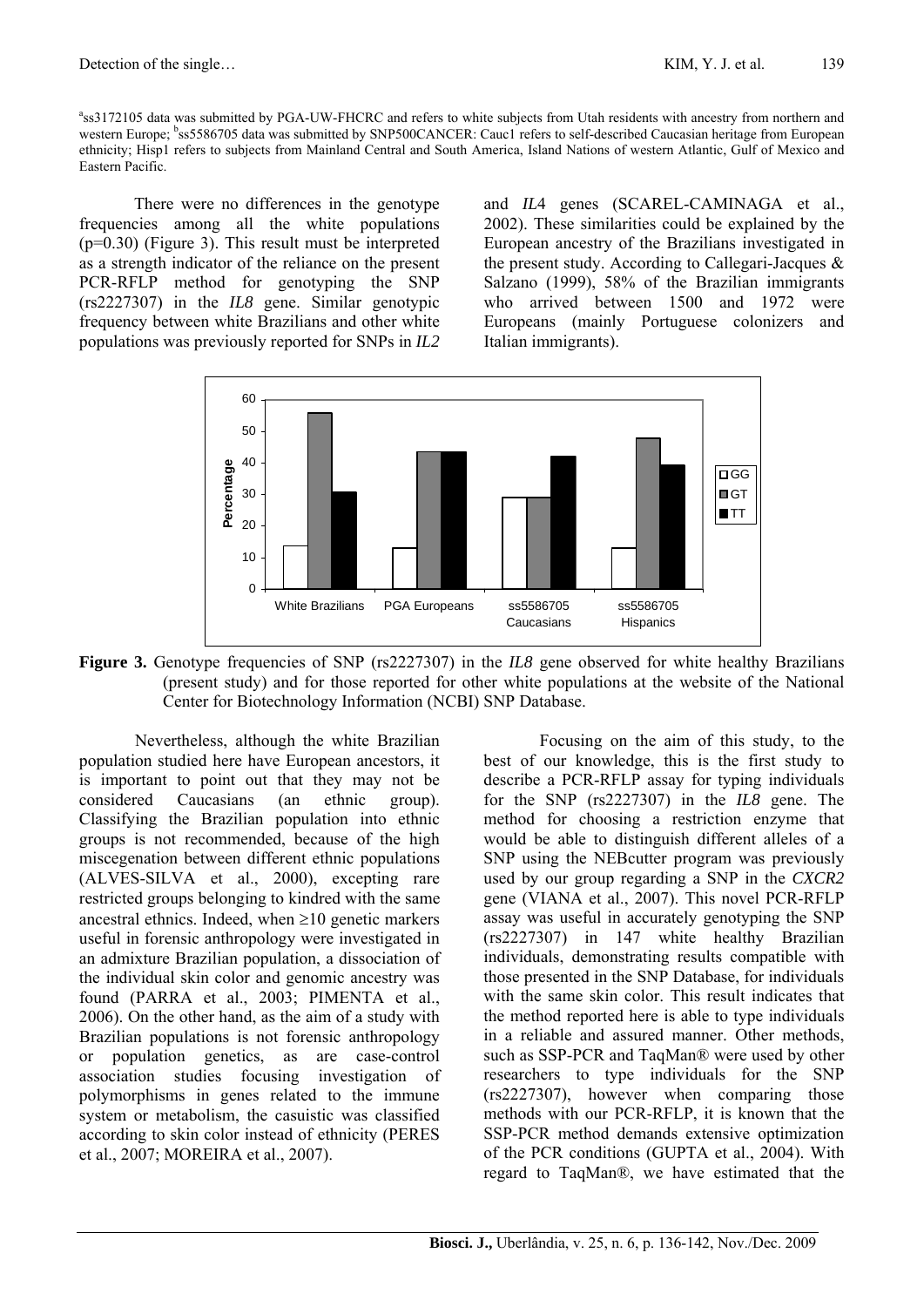consuming reagents are about 33% more expensive than those used for the PCR-RFLP method. Therefore, the PCR-RFLP method presented here could be the best option for a laboratory with a limited level of technology, in addition to being inexpensive and not time-consuming if the sample is not so large, as in the case of the casuistic analyzed here.

#### **CONCLUSION**

Genotypes of the SNP (rs2227307) in the *IL8* gene were successfully distinguished here using a novel PCR-RFLP assay. This method was very accurate, low cost, reproducible and convenient for laboratories with a limited level of technology worldwide, which might be interested in investigating this SNP in case-control association or population genetic studies.

#### **ACKNOWLEDGEMENTS**

This study was supported by FAPESP grants 03/10424-0, 05/03231-7, 05/04553-8, 06/04492-1 and CAPES.

**RESUMO:** A Interleucina 8 é uma quimiocina com potente ação quimioatrativa para neutrófilos. Polimorfismos de base única (*SNP*s) no gene humano *IL8* têm sido investigados em vários estudos de associação com doenças. Um método diferente de *PCR-RFLP* para genotipagem do *SNP* (rs2227307) do gene *IL8* foi desenvolvido pelo nosso grupo. Esse método foi utilizado para genotipar 147 indivíduos brasileiros brancos saudáveis que tiveram seu DNA obtido de células da mucosa oral e extraído com fenol:clorofórmio:álcool isoamílico. DNA genômico foi amplificado por *PCR* usando um termociclador convencional, e a seguir os produtos da *PCR* (573 pb) foram submetidos a reações de *RFLP*. Os produtos de *RFLP* foram analisados em gel de agarose 4% impregnado com brometo de etídio. A distribuição do genótipo observado neste estudo foi consistente com o equilíbrio de Hardy-Weinberg e foi similar (p=0,30) ao reportado em outras populações brancas no banco de dados de SNPs do *National Center for Biotechnology Information* (NCBI). Este novo método de *PCR-RFLP* apresentado neste estudo foi eficiente, de baixo custo, reprodutível e conveniente para laboratórios com tecnologia limitada, podendo ser útil para utilização em estudos de genética de populações ou de associação com doenças (tipo caso-controle).

**PALAVRAS-CHAVE:** Polimorfismo. Interleucina 8. PCR-RFLP.

#### **REFERENCES**

ALVES-SILVA, J.; SANTOS, M. S.; GUIMARÃES, P. E. M.; FERREIRA, A. C. S.; BANDELT, H-J.; PENA, S. D.; PRADO, V. F. The ancestry of Brazilian mtDNA lineages. **Am J Hum Genet***,* Belo Horizonte, v. 67, n. 2, p. 444-461, 2000.

CALLEGARI-JACQUES, S. M.; SALZANO, F. M. Brazilian Indian/non-Indian interactions and their effects. **Cienc Cult**, Porto Alegre, v. 51, p. 166-174, 1999.

CAMPA, D.; HUNG, R. J.; MATES, D.; ZARIDZE, D.; SZESZENIA-DABROWSKA, N.; RUDNAI, P.; LISSOWSKA, J.; FABIÁNOVÁ, E.; BENCKO, V.; FORETOVA, L.; JANOUT, V.; BOFFETTA, P.; BRENNAN, P.: CANZIAN, F. Lack of association between –251 T>A polymorphism of IL8 and lung cancer risk. **Cancer Epidemiol Biomarkers Prev**, Lyon, v. 14, n. 10, p. 2457-2458, 2005.

DUYMAZ-TOZKIR, J.; YILMAZ, V.; UYAR, F. A.; HAJEER, A. H.; SARUHAN-DIRESKENELI, G.; GÜL, A. Polymorphisms of the IL-8 and CXCR2 genes are not associated with Behçet's disease. **J Rheumatol**, Istambul, v. 32, n. 1, p. 93-97, 2005.

GUPTA, M.; SONG, P.; YATES, C. R.; MEIBOHM, B. Real-Time PCR – based genotyping assay for CXCR2 polymorphisms. **Clin Chim Acta**, Memphis, v. 341, n. 1-2, p. 93-100, 2004.

HULL, J.; ACKERMAN, H.; ISLES, K.; USEN, S.; PINDER, M.; THOMSON, A.; KWIATKOWSKI, D. Unusual haplotypic structure of IL8, a susceptibility locus for a common respiratory virus. **Am J Hum Genet**, Oxford, v. 69, n. 2, p. 413-419, 2001.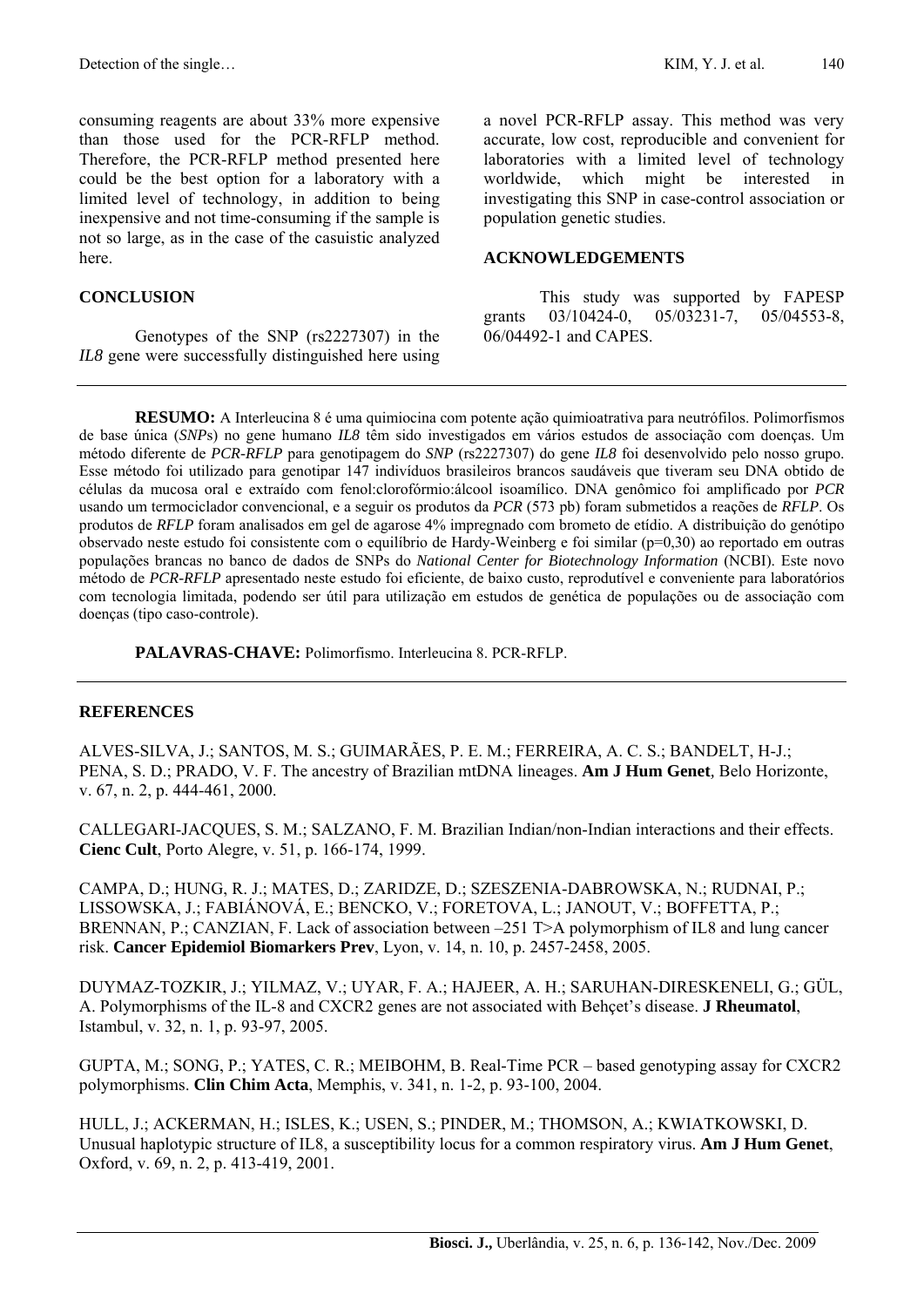KAMALI-SARVESTANI, E.; NIKSERESHT, A. R.; ALIPARASTI, M. R.; VESSAL, M. IL-8 (-251 A/T) and CXCR2 (+1208 C/T) gene polymorphisms and risk of multiple sclerosis in Iranian patients*.* **Neurosci Lett**, Shiraz, v. 404, n. 1-2, p. 159-162, 2006.

KWOK, P. Y. Methods for genotyping single nucleotide polymorphisms. **Annu Rev Genomics Hum Genet***,*Saint Louis, v. 2, p. 235-258, 2001.

MOREIRA, P. R.; COSTA, J. E.; GOMEZ, R. S.; GOLLOB, K. J.; DUTRA, W. O. The IL1A (-889) gene polymorphism is associated with chronic periodontal disease in a sample of Brazilian individuals. **J Periodontal Res**, Belo Horizonte, v. 42, n. 1, p. 23-30, 2007.

NATIONAL CENTER FOR BIOTECHNOLOGY INFORMATION (NBCI) SNP DATABASE [[http://www.ncbi.nlm.nih.gov/snp\]](http://www.ncbi.nlm.nih.gov/snp).

PARRA, F. C.; AMADO, R. C.; LAMBERTUCCI, J. R.; ROCHA, J.; ANTUNES, C. M.; PENA, S. D. Color and genomic ancestry in Brazilians. **Proc Natl Acad Sci U S A**, Belo Horizonte, v. 100, n. 1, p. 177-182, 2003.

PERES, M. A.; ANTUNES, J. L. F.; BOING, A. F.; PERES, K. G.; BASTOS, J. L. D. Skin colour is associated with periodontal disease in Brazilian adults: a population-based oral health survey. **J Clin Periodontol**, Florianópolis, v. 34, n. 3, p*.* 196-201, 2007.

PIMENTA, J. R.; ZUCCHERATO, L. W.; DEBES, A. A.; MASELLI, L.; SOARES, R. P.; MOURA-NETO, R. S.; ROCHA, J.; BYDLOWSKI, S. P.; PENA, S. D. Color and genomic ancestry in Brazilians: a study with forensic microsatellites. **Hum Hered**, Belo Horizonte, v. 62, n. 4, p. 190-195, 2006.

RENZONI, E.; LYMPANY, P.; SESTINI, P.; PANTELIDIS, P.; WELLS, A.; BLACK, C.; WELSH, K.; BUNN, C.; KNIGHT, C.; FOLEY, P.; du BOIS R. M. Distribution of novel polymorphisms of the Interleukin-8 and CXC receptor 1 and 2 genes in systemic sclerosis and cryptogenic fibrosing alveolitis. **Arthritis Rheum**, Londres, v. 43, n. 7, p. 1633-1640, 2000.

ROVIN, B. H.; LU, L.; ZHANG, X. A novel interleukin-8 polymorphism is associated with severe systemic lupus erythematosus nephritis. **Kidney Int**, Columbus, v. 62, n. 1,p. 261-265, 2002.

SAMBROOK, J. G.; RUSSEL, D. W. **Molecular Cloning: A laboratory manual.** 3<sup>rd</sup> edition. Edited by Cold Springer Harbor. New York: Cold Springer Harbor laboratory Press; p. 6.24-6.25, 2001.

SANGUINETTI, C. J.; DIAS-NETO, E.; SIMPSON, A. J. Rapid silver staining and recovery of PCR products separated on polyacrylamide gels. **Biotechniques**, Belo Horizonte, v. 17, n. 5, p. 914-921, 1994.

SAVAGE, S. A.; ABNET, C. C.; MARK, S. D.; QIAO, Y. L.; DONG, Z. W.; DAWSEY, S. M.; TAYLOR, P. R.; CHANOCK, S. J. Variants of the IL8 and IL8RB genes and risk for gastric cardia adenocarcinoma and esophageal squamous cell carcinoma. **Cancer Epidemiol Biomarkers Prev**, Gaithersburg, v. 13, n. 12, p. 2251-2257, 2004.

SCAREL-CAMINAGA, R. M.; TREVILATTO, P. C.; SOUZA, A. P.; BRITO, R. B.; LINE, S. R. Frequencies of the –330 (T=>G) IL-2 and –590 (T=>C) IL-4 gene polymorphisms in a population from south-eastern Brazil**. Eur J Immunogenet**, Piracicaba, v.29, n.4, p.293-296, 2002.

SCAREL-CAMINAGA, R. M.; TREVILATTO, P. C.; SOUZA, A. P.; BRITO, R. B.; CAMARGO, L. E.; LINE, S. R. Interleukin 10 gene promoter polymorphisms are associated with chronic periodontitis. **J Clin Periodontol**, Piracicaba, v. 31, n. 6, p. 443-448, 2004.

SHAM, P. C.; CURTIS, D. Monte Carlo tests for associations between disease and alleles at highly polymorphic loci. **Ann Hum Genet**, Londres, v. 59, n. Pt 1, p. 97-105, 1995.